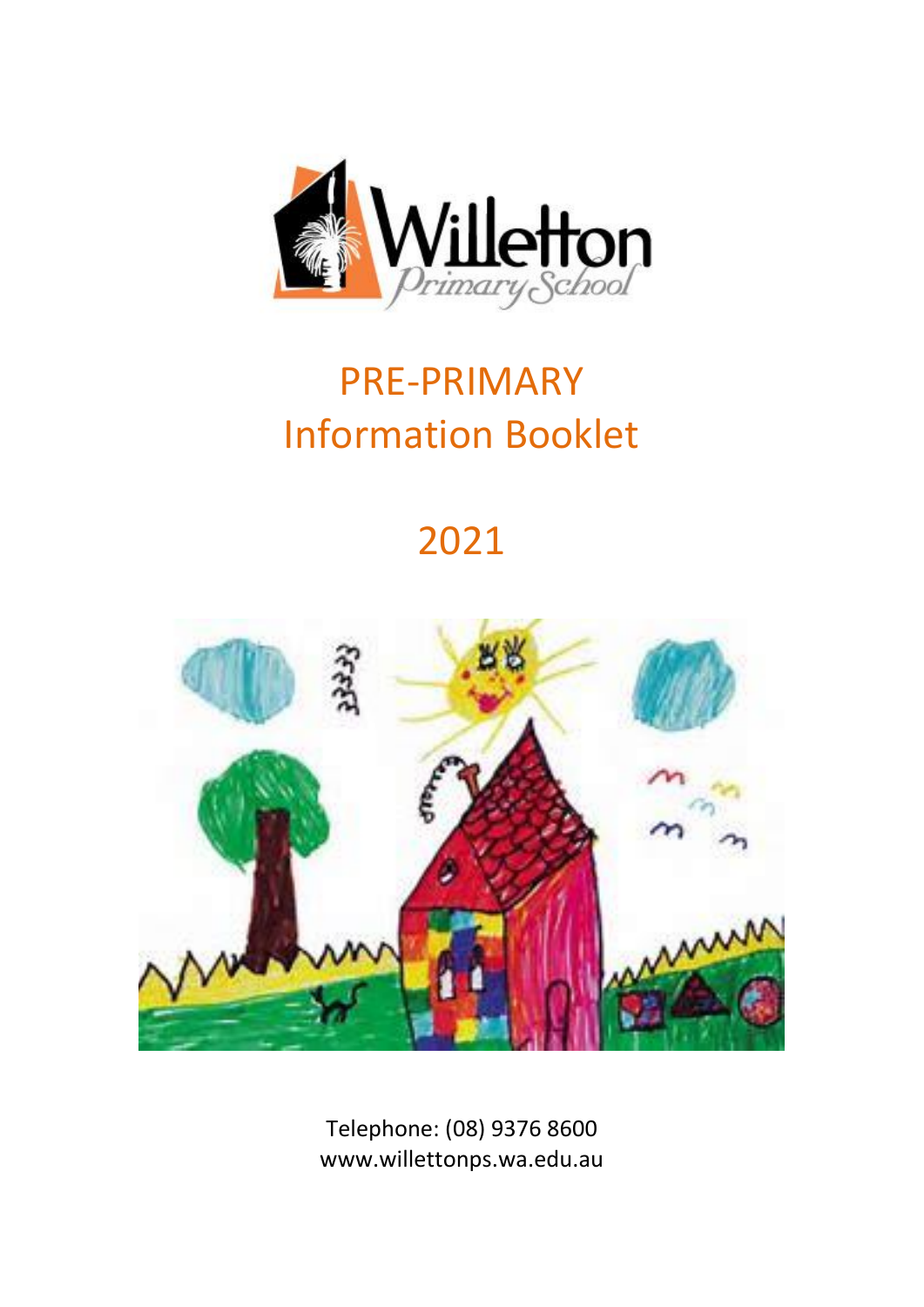### **WILLETTON PRIMARY SCHOOL PRE-PRIMARY PROGRAM**

**Our Early Childhood philosophy** at Willetton Primary School is to welcome young children into a learning community where they feel valued and safe. We aim to inspire passionate and resilient learners, combining directed play-based learning and intentional teaching methods. We extend and enrich our student's love of learning in partnership with parents and the broader community. Our children's developing knowledge of the world motivates them to care and nurture their environment and community in a lifelong sustainable way.

#### **CURRICULUM**

The Early Years Learning Framework (EYLF) recognises the complex nature of young children's learning and provides principles and practices to guide educators working with children from birth to PP age and has children's learning at its centre. Our curriculum is guided by the Western Australian Pre-primary curriculum and is a multi-sensory playbased approach, combined with explicit teaching.

A cross-curriculum/integrated approach will characterise the teaching and learning experiences in the early years of schooling.

Learning experiences should:

- Enable students to observe and practise the actual processes, products, skills and values which are expected of them.
- Connect with students' existing knowledge, skills and values while extending and challenging their current ways of thinking and acting.
- Be meaningful and encourage both action and reflection on the part of the learner.
- Be motivating and their purpose clear to the student.
- Respect and accommodate differences between learners.
- Encourage students to learn both independently, with and from others.
- Take part in a setting which is safe and conductive to effective learning.

#### **DROP OFF AND PICK UP**

It is important that all Pre-primary children be dropped off and picked up from the class by an adult caregiver. This is a legal requirement as part of our duty of care to your child. Please let your child's teacher know if your child is going home with someone other than you.

Please ensure that your child is delivered to, and collected from, the classroom promptly. Attendance **is compulsory** and provides continuity in your child's educational program.

*OSHCLUB after school care students will be collected from the classroom by an OSH staff member.*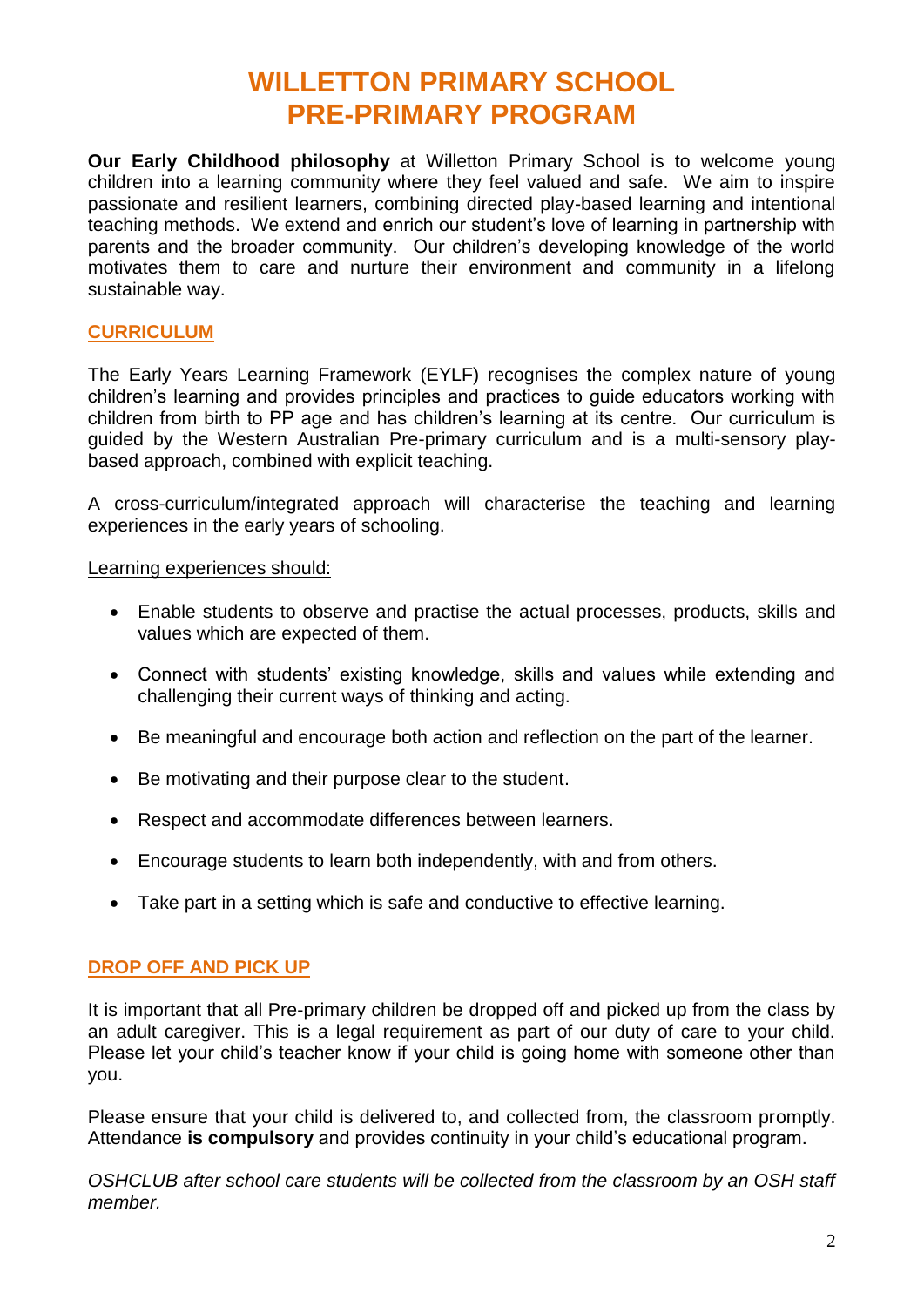

# **Administration Staff**

Deputy Principal Mr Joshua Jardine

Principal Ms Heather McNeil Deputy Principal Mrs Desley Spencer-James

Manager Corporate Services Mrs Karen Martin

## **Term Dates for Students 2021**

#### **Semester One**

- Term 1 Monday 1 February to Thursday 1 April
- Term 2 Monday 19 April to Friday 2 July

#### **Semester Two**

- Term 3 Monday 19 July to Friday 24 September
- Term 4 Tuesday 12 October to Thursday 16 December summary of an interesting point. You can interest point. You can interest point. You can interest point. You c



# **School Development Days (Student free)**

Schools are granted School Development (Student Free) Days each year to give staff the opportunity to plan school organisation, develop policies and undertake various professional development activities.

School Development Days for 2021 are:

| Term 1 | Thursday 28 January, Friday 29 January and Friday 26 February |
|--------|---------------------------------------------------------------|
| Term 2 | Friday 4 June                                                 |
| Term 4 | Monday 11 October and Friday 17 December                      |



### **School Hours**

| $8:30$ am        |
|------------------|
| 8.40 - 10:40 am  |
| 10.40 - 11.00 am |
| 11:00 - 1:00 pm  |
| 12:40 - 1:40 pm  |
| $1:40 - 2:50$ pm |
|                  |

### **Absentee Notes**

If your child is absent from school, please fill in the Absentee form on our school's website or send a note to the teacher.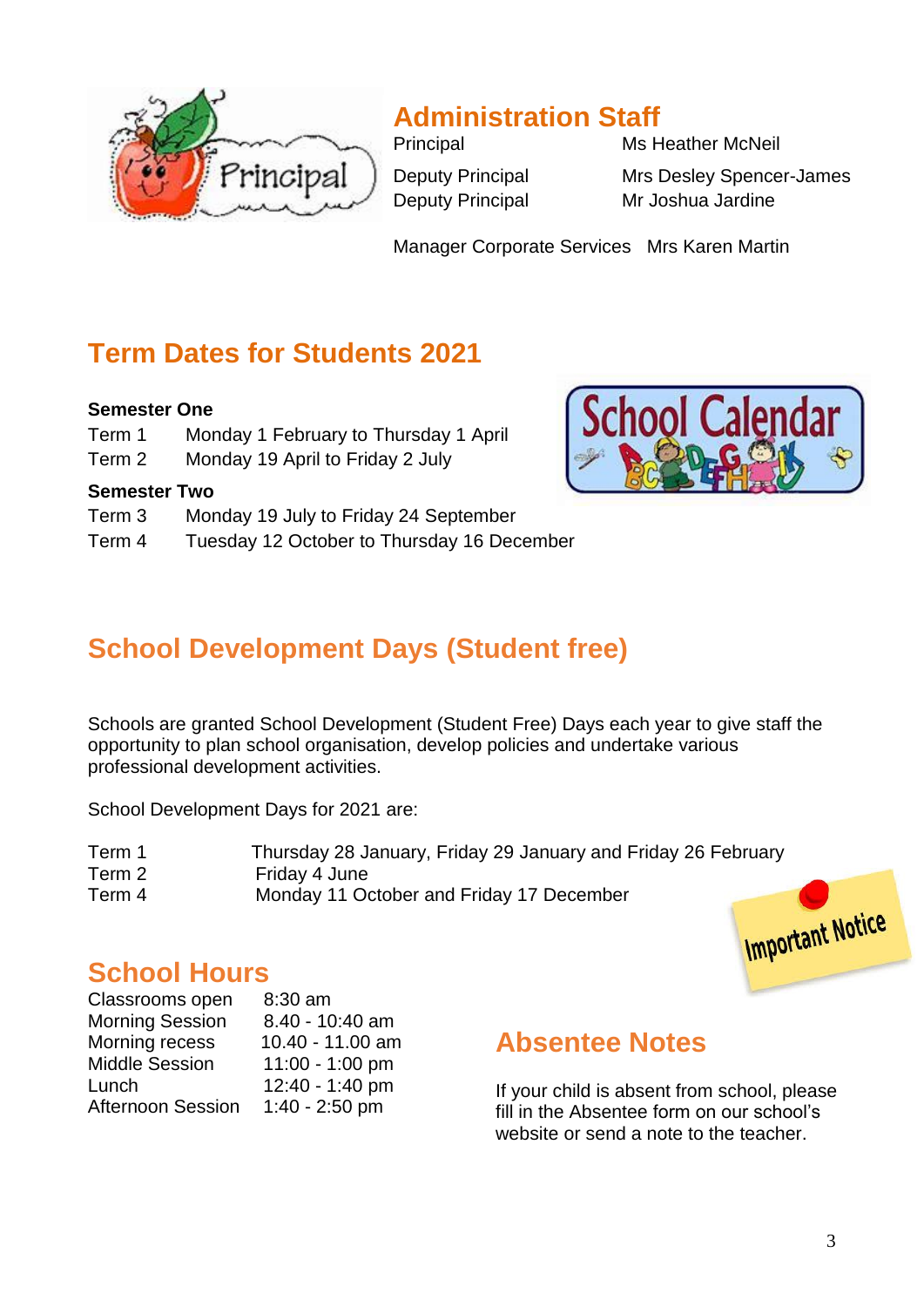## **IMPORTANT MATTERS**

Any specific legal requirements involving your child must be communicated to the office with relevant documentation.

It is important to be punctual. Students who arrive late miss out on the important settling routine which ensures a smooth transition from home to Pre-primary. It is also very disruptive for the class if children arrive after 8.40am. At the end of the day, students who are picked up late become distressed. If you are unavoidably detained, please telephone the school on 9376 8600 so that we can reassure your child and make appropriate arrangements.

#### **Uniform and Shoes**

Pre-primary children at Willetton Primary School wear a school uniform. Please provide your child with supportive, comfortable shoes that they can put on and off by themselves. We encourage children to be independent with this task. Velcro shoes are the best for this; please no buckles or laces unless they can manage these independently.

Local suppliers of uniforms are: UNIFORM CONCEPTS, 30 Kembla Way, Willetton - Phone 9270 4669 Website: nellgray.com.au Email: willetton@uc.nellgray.com.au



#### **Can you Help?**

We would be grateful for parent help in our **morning session 8.40 – 10:40am.** This provides an opportunity for you to see how your child is coping with the classroom environment. Help during this time can be given in supervising activities, mending games, storytelling, preparing materials etc. The rosters will be placed on the notice board for your reference.

A **Confidential Declaration** must be completed for all in class parent help.

A **Working with Children** card must be obtained for any other family member over 18 years of age to assist in the classroom.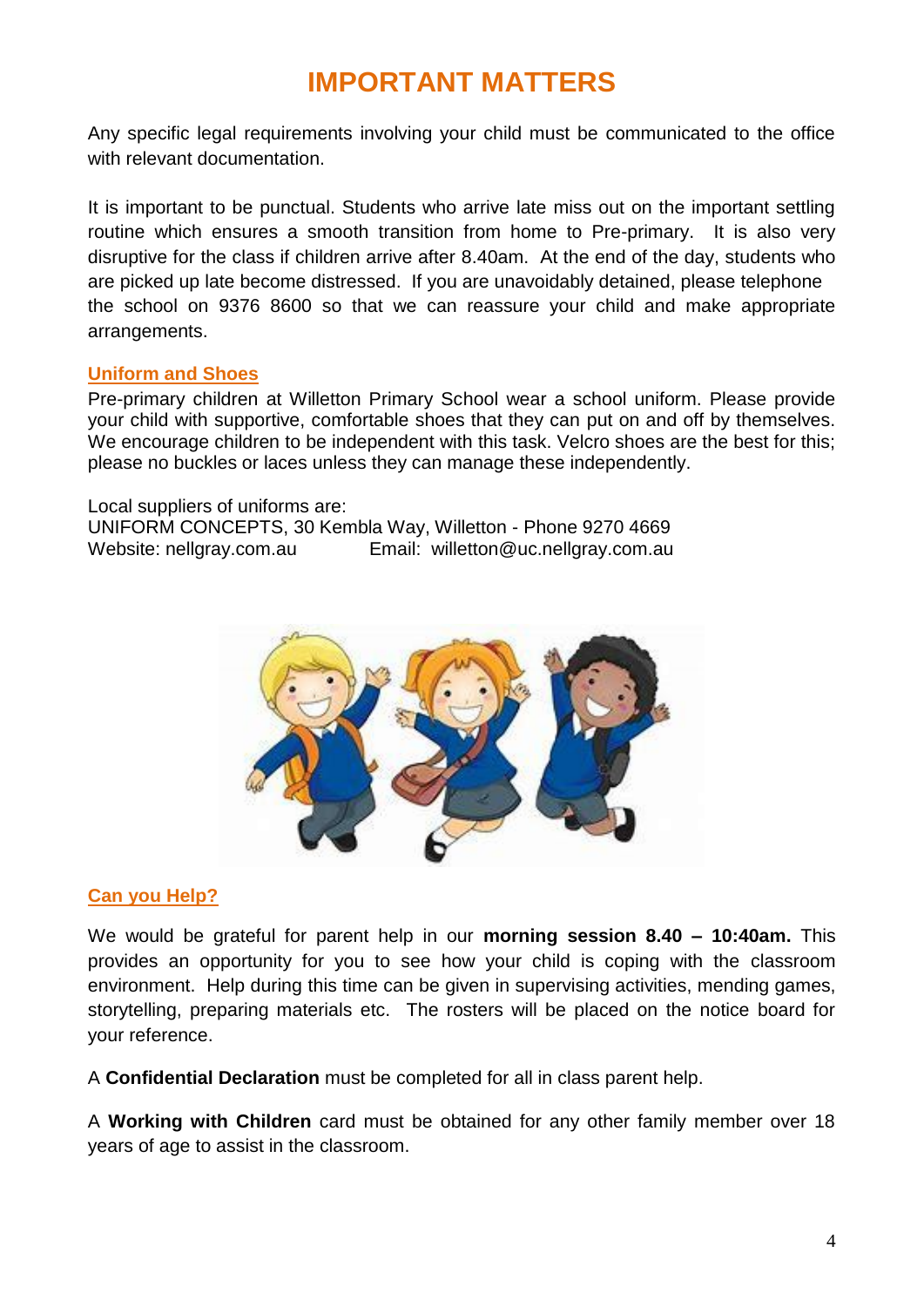**Illness** We appreciate you keeping your child home when unwell to help curb the spread of infection. Parents or caregivers will be telephoned to collect their child if they become ill during the Pre-primary session.



**Accidents** If an accident occurs at Pre-primary, the parents or caregivers will be notified when collecting their child. If the accident is of a serious nature, the parent or caregiver will be telephoned and an Accident Report Form will be completed by the teacher.

**Head Lice** Please regularly check your child's hair for *head lice* and treat if necessary. If you find head lice, please advise the school and keep your child home until treated. A head lice fact sheet is available from the school.

#### **Medication**

- If your child suffers from a medical condition, you will be asked to complete an **Emergency Action Plan** to be followed in the case of a medical emergency. This is part of the enrolment process.
- The teacher and school administration must be advised of any changes to medical conditions.
- If your child requires medication during school hours, you will need to contact the school and complete an **Administration of Medication** form.





If required, parents must supply an **Epipen** for their child. Epipens need regular replacements, so please check that your child's is not **"Out of Date".**

#### **Community Health Nurses (Schools)** (Telephone 9313 5418)

Community Health Nurses from Armadale Community Health Service provide services to the school. The nurses visit the school by arrangement and:

- Provide assistance with and monitoring of children with chronic medical conditions.
- Undertake assessments on children, with parental consent, to detect and refer on, when required, conditions adversely effecting learning.
- Participate in and provide assistance to health promotion and education programs.
- Provide health related short-term counselling and crisis intervention on health related issues.

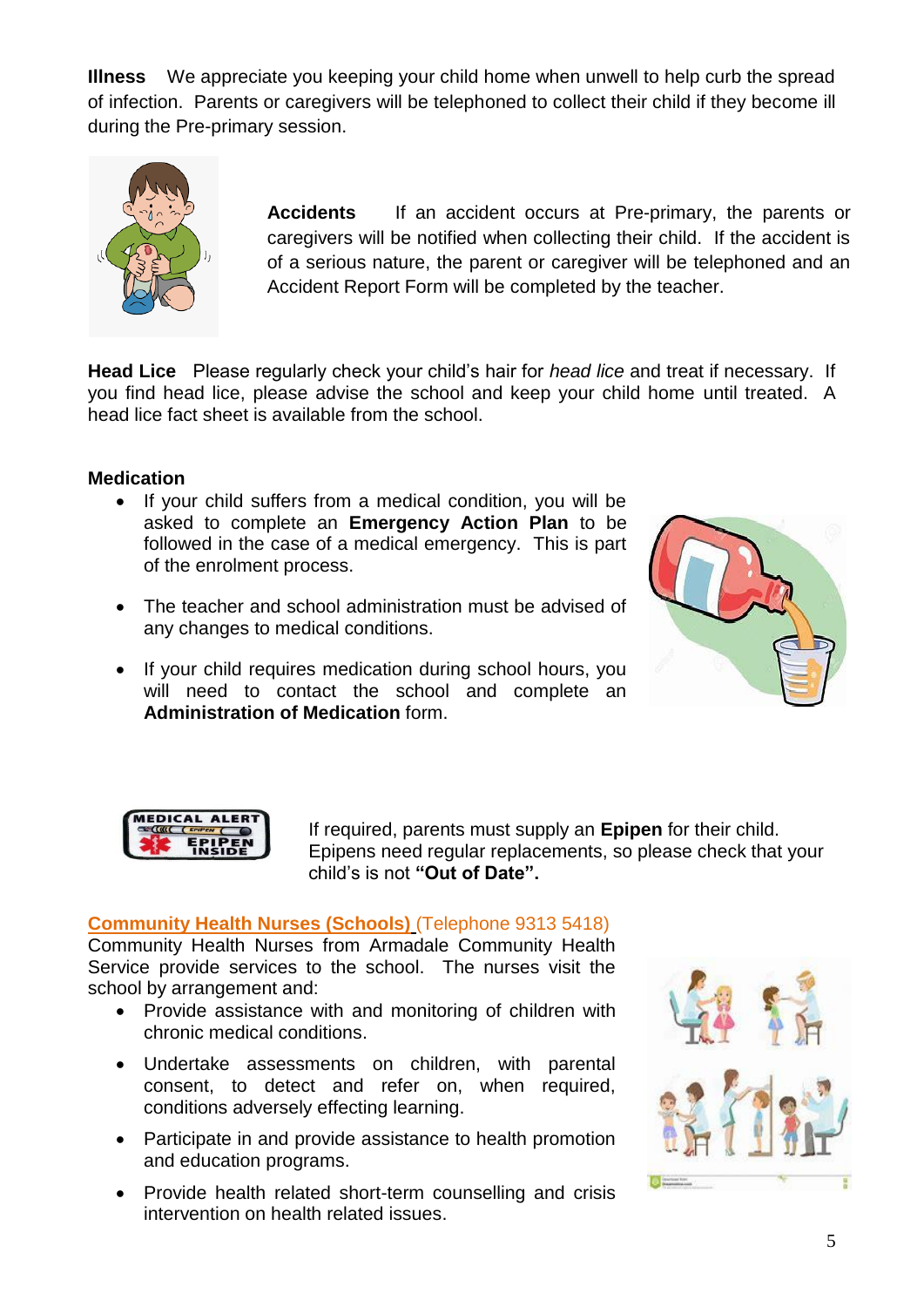• Provide advice on health related issues when required.

The nurses can be consulted by parents/care-givers to discuss any health related issue affecting their children by contacting them via the school office.

#### **Junk Materials**

Early learning centres are the world's best recyclers! As some projects need specific items of 'junk' please keep an eye on the noticeboards / newsletters for an update on items required. These items need to be clean and dry.

#### **Voluntary Contributions and Charges**

In order to enrich the opportunities available to your child and to provide additional resources, The Department of Education and Training states that a school may establish a voluntary contribution scheme as follows: \$60 Per Child

Payment is requested at the start of the school year as it allows for establishing the year's budget. School contributions should be paid at the Willetton Primary School Office. Our preferred payment option for all Contributions & Charges is via the QKR! app or at the school office.

Further charges may arise throughout the school year for such things as excursions, incursions, curriculum consumables and photographs. Parents will receive notification prior to the event of the amount required.

#### **Money Collection**

The collection of money from students may present problems for teachers, students and office staff if common procedures are not followed. The need for money for excursions etc is usually notified through classroom notes with an indication of where and when money is required.

- Correct change should be placed in a sealed envelope marked with student's name and class and what the payment is for.
- All monies are collected by class teachers and sent to the office each morning. Money cannot be paid after this occurs.
- EFTPOS facilities are available through the school office for the payment of excursion or incursion money. There is a \$10 minimum for each transaction. No cash out facility is available.
- Bulk payment of monies is encouraged. Please refer to "Contributions and Charges" sheet for a detailed breakdown of monetary items.
- QKR! which is an easily downloaded on-line App, is another payment option we have for your convenience.

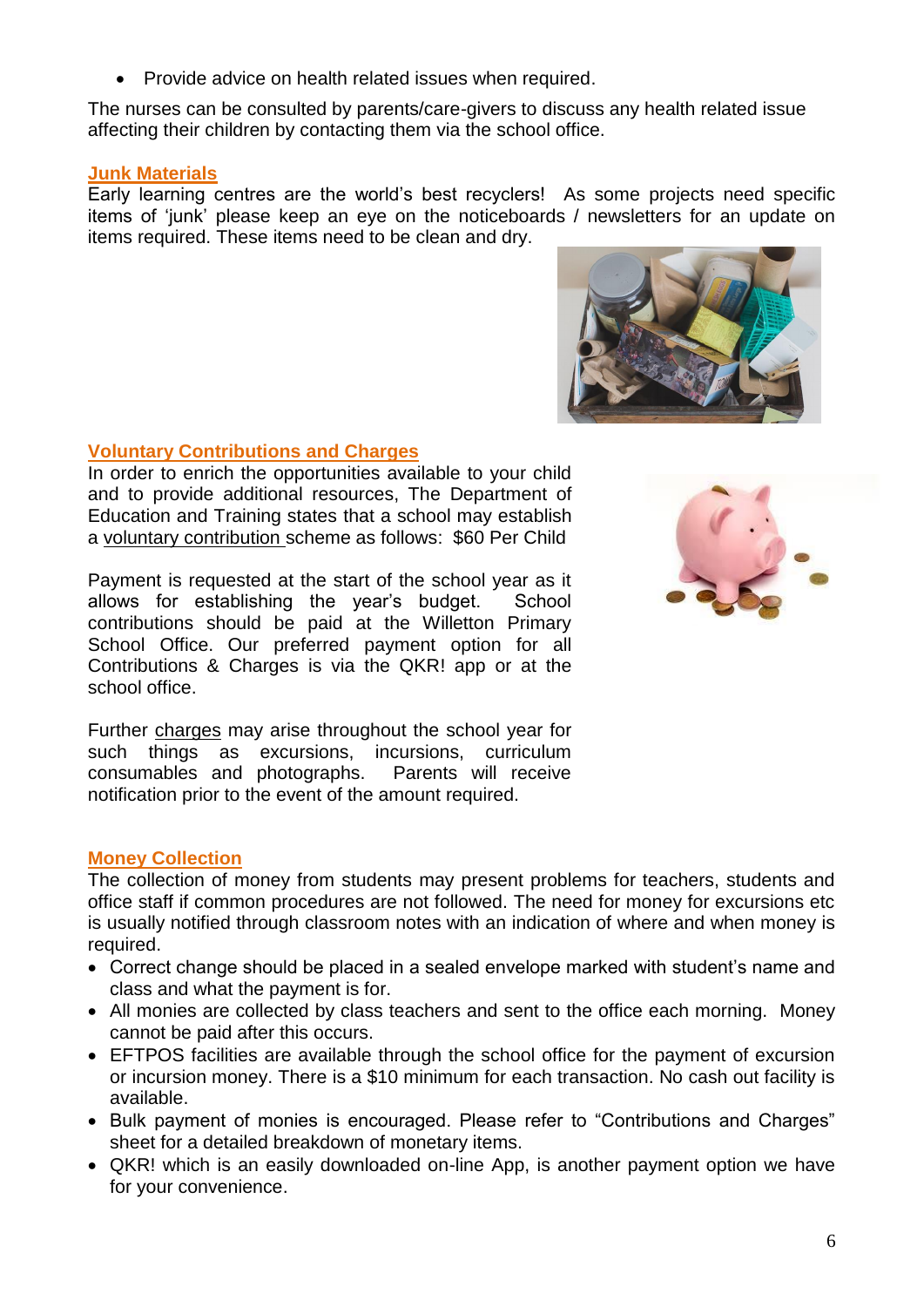#### **Parents and Citizens Committee**

Pre-primary parents are welcome to attend P & C Meetings. Please refer to the School Newsletter for details of the meetings. The P & C Association meets to discuss issues concerning the whole school. Consider being a member of the P & C, as it is a good opportunity for parents to be informed of school planning, policies and to have an input into decision-making. Everyone is welcome to attend committee meetings. These meetings discuss possible fundraising activities so that items can be purchased for the Pre-primary children. Please allow some time to come along and keep updated with Pre-primary events.

#### **Assessment and Reporting**

On Entry Assessment in Literacy and Numeracy informs the teaching/learning plan. This ensures a differentiated curriculum to support the needs of all students at each end of the learning spectrum. Additional data is compiled over the course of the semester which informs reporting. Teachers regularly communicate with parents and at the end of each semester students receive a formal report (July and December). Teachers are available for parent interviews on request during the term.

#### **Special Occasions**



We love to celebrate birthdays and special occasions at Preprimary. If you would like to send in cupcakes for the children to share, we will celebrate your child's birthday following fruit time. Please let teachers know beforehand. We ask that **no nut products are sent to school.**

**Other Celebrations -** If there is a special cultural celebration in which your family participates, and you would like to share it with the class, we would be delighted to celebrate this with you.

#### **Parents as Partners**

When parents are connected, informed and supportive of their children's learning, children's engagement with school and learning is better.

It is also important that parents share information about their children with the school – when things are going well and when there are problems – so teachers can respond to each child appropriately.

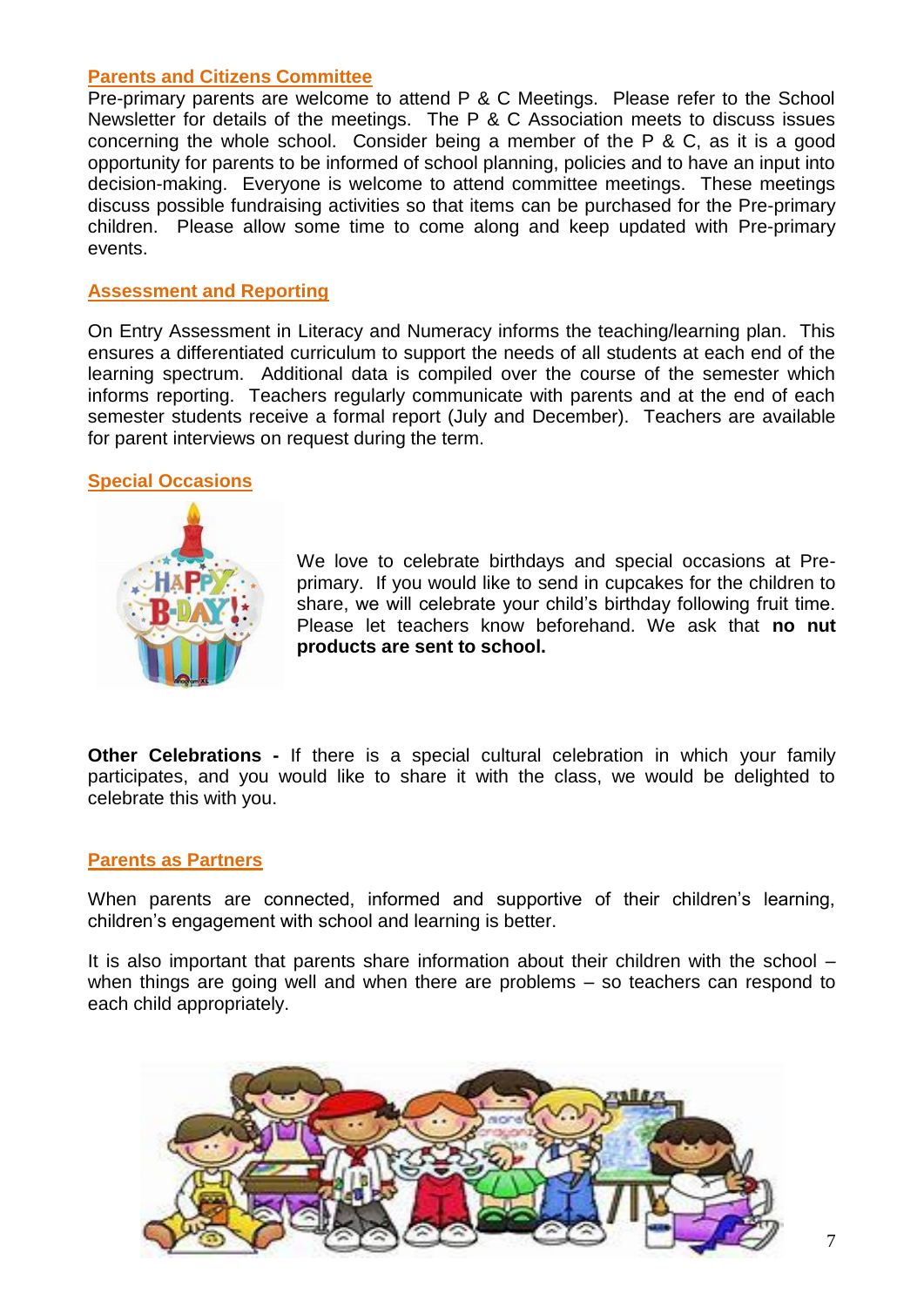#### **What Will My Child Need to Bring to Pre-primary?**

Specified items from the Requirements List.

A clearly labelled WATER bottle to be brought to school each day.

A hat. We insist that all children wear a hat outside ALL YEAR ROUND.

The school has a "No Hat, No Play" policy.

A piece of fruit or vegetables for Crunch and Sip EVERY day.

A healthy packed lunch.

A labelled change of clothes (to be kept in the child's bag a spare shirt, shorts, underwear and socks).

A large school bag. It's a good idea to attach an easily identifiable tag to your child's bag and hat in addition to a name label (eg ribbon, button or iron on fabric picture).

#### **PLEASE LABEL ALL BELONGINGS**

#### **Belongings**

We have an abundance of toys at Pre-primary and children **should not** bring in toys or precious items from home, unless they have been requested for a specific reason. Children become very upset if a toy is lost at Pre-primary.

#### **Concerns**

Please do not hesitate to make an appointment to see your child's teacher if you wish to discuss any matters concerning your child's progress, the program content or any other general queries or concerns. As the parent/guardian you have a vital role in the education of your child. We believe that, with the contribution of your skills and experiences, together we can form a vibrant and productive partnership that benefits your child.

### **WE LOOK FORWARD TO HAVING YOUR CHILD WITH US AT WILLETTON PRIMARY SCHOOL AND HOPE THEIR TIME WITH US IS HAPPY AND ENRICHING**

#### **Useful Websites**

- <http://willettonps.wa.edu.au/>
- <http://www.earlychildhoodaustralia.org.au/>
- <https://k10outline.scsa.wa.edu.au/home/p-10-curriculum/curriculum-browser>